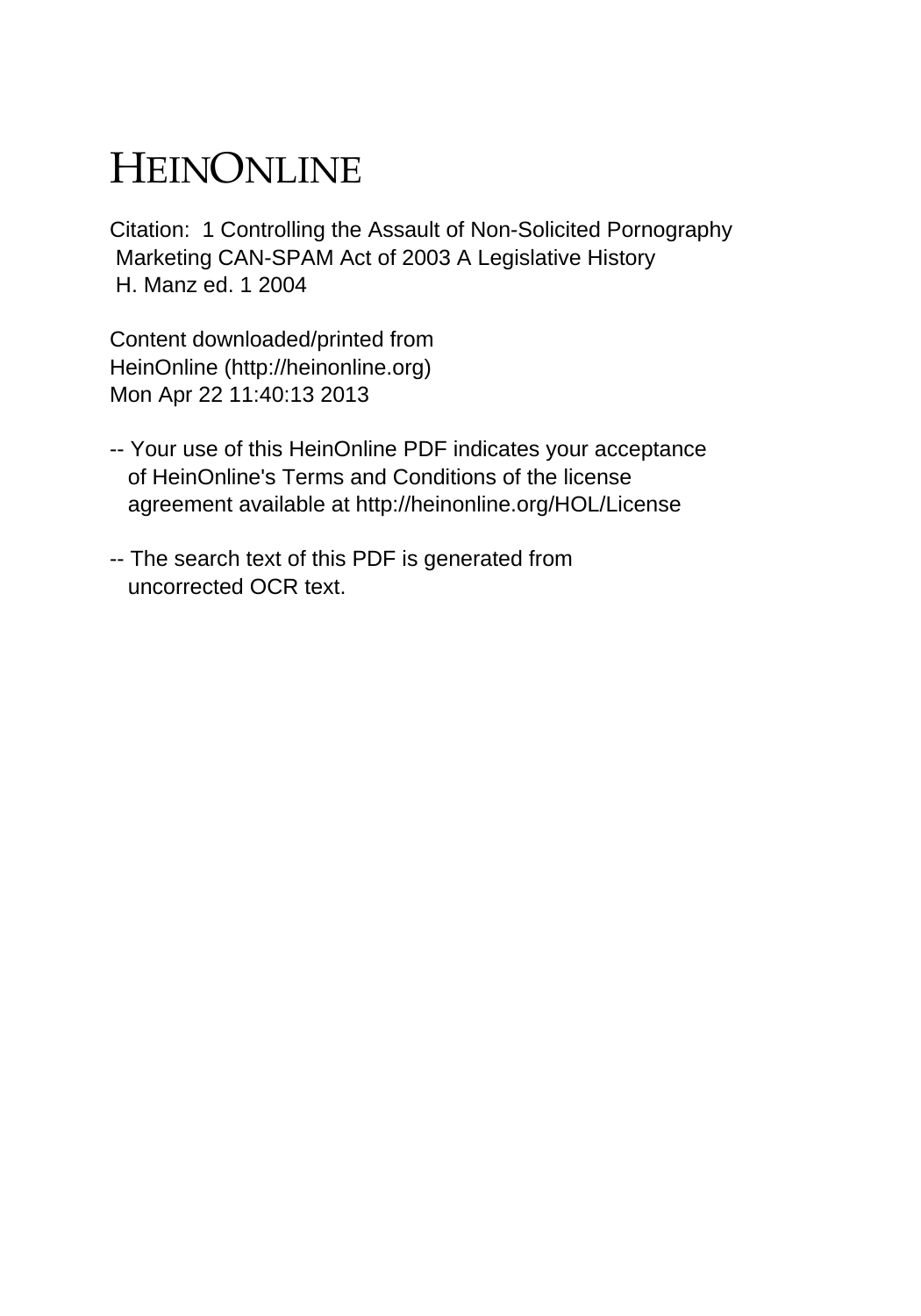106TH CONGRESS<br>1st Session

# **H.R. 3113**

To protect individuals, families, and Internet service providers from unsolicited and unwanted electronic mail.

# **IN** THE **HOUSE OF** REPRESENTATIVES

## OCTOBER 20, 1999

Mrs. WILSON (for herself, Mr. GREEN of Texas, Mr. BAKER, Mr. BARRETT of Wisconsin, Mr. **BhUNT,** Mr. **BOIJCiEI,** Mrs. CUI31N, Mr. *D1)EAI.* Of Georgia, Mr. EHRLICH, Mr. ENGLISH, Mr. GILLMOR, Mr. GORDON, Mr. GREENWOOD, Mr. HASTINGS of Washington, Mr. KLINK, Mr. LUTHER, Ms. McCARTHY of Missouri, Mr. McINTOSH, Mr. OXLEY, Mr. ROGAN, Mr. SANDLAN, Mr. SAWYER, Mr. SHIMKUS, Mr. STEARNS, Mr. STRICK-LAN), and Mr. STUPAK) introduced the following bill; which was referred to the Committee on Commerce

# **A BILL**

To protect individuals, families, and Internet service providers from unsolicited and unwanted electronic mail.

- *1 Be it enacted by the Senate and House of Representa-*
- 2 *tives of'the United States of America in Congress assembled,*

# **3 SECTION 1. SHORT TITLE.**

- 4 This Act may be cited as the "Unsolicited Electronic
- *5* Mail Act of **1999".**

# **6 SEC. 2. DEFINITIONS.**

**7** In this Act: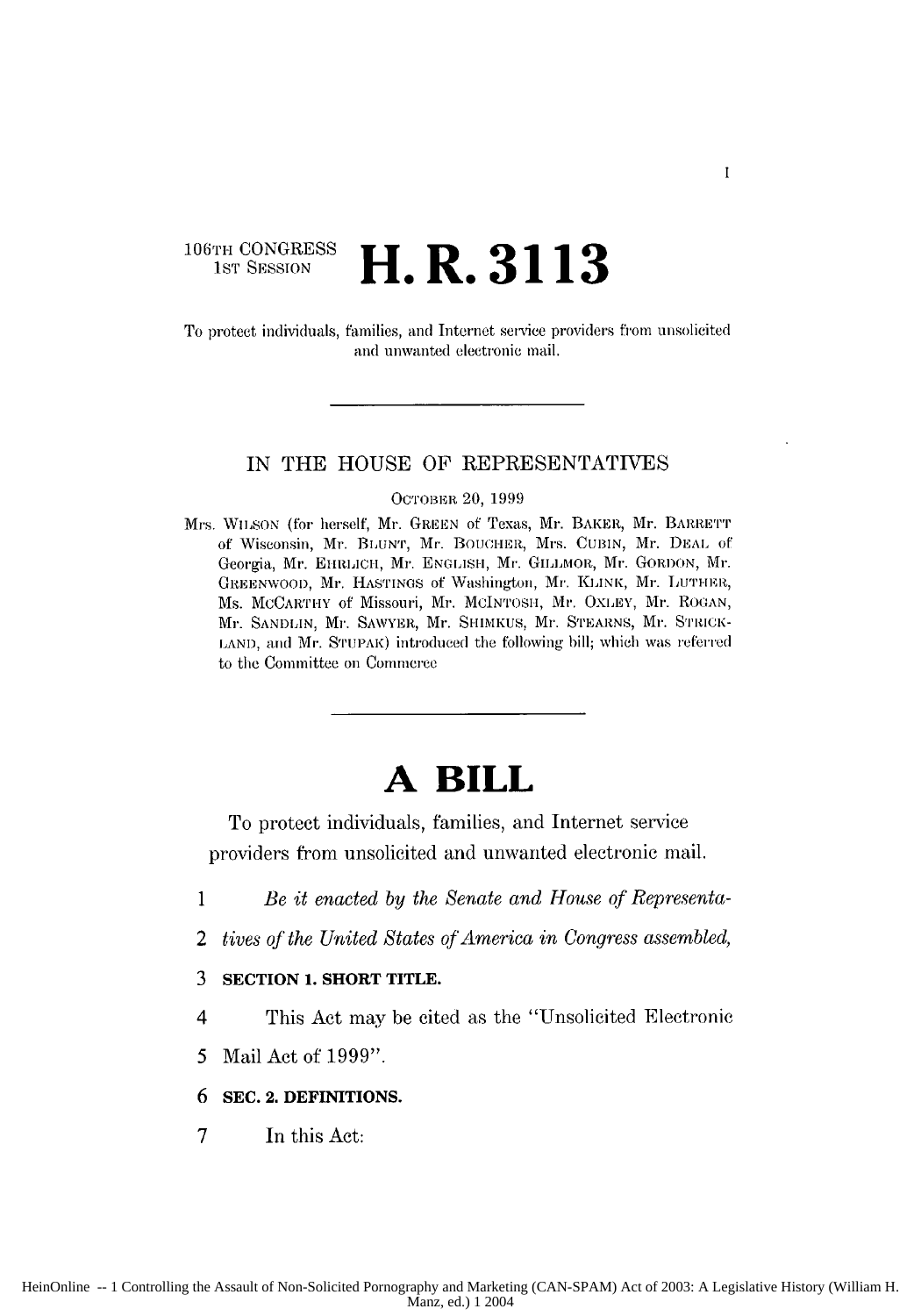| $\mathbf{1}$   | (1) CHILDREN.—The term "children" includes            |
|----------------|-------------------------------------------------------|
| $\overline{2}$ | natural children, stepchildren, adopted children, and |
| 3              | children who are wards of or in custody of the par-   |
| 4              | ent, who have not attained the age of 18 and who      |
| 5              | reside with the parent or are under his or her care,  |
| 6              | custody, or supervision.                              |
| 7              | (2) ELECTRONIC MAIL ADDRESS.—                         |
| 8              | (A) IN GENERAL.-The term "electronic                  |
| 9              | mail address" means a destination (commonly           |
| 10             | expressed as a string of characters) to which         |
| 11             | electronic mail can be sent or delivered.             |
| 12             | (B) INCLUSION.—In the case of the Inter-              |
| 13             | net, the term "electronic mail address" may in-       |
| 14             | clude an electronic mail address consisting of a      |
| 15             | user name or mailbox (commonly referred to as         |
| 16             | the "local part") and a reference to an Internet      |
| 17             | domain (commonly referred to as the "domain           |
| 18             | part").                                               |
| 19             | INTERACTIVE COMPUTER SERVICE.-The<br>(3)              |
| 20             | term "interactive computer service" has the meaning   |
| 21             | given that term in section $230(e)(2)$ of the Commu-  |
| 22             | nications Act of 1934 (47 U.S.C. 230(e)(2)).          |
| 23             | (4) INITIATOR.—The term "initiator" when              |
| 24             | used with respect to an electronic mail message       |
| 25             | means the person who initiated the transmission of    |

# **• HRt 3113 1H**

HeinOnline -- 1 Controlling the Assault of Non-Solicited Pornography and Marketing (CAN-SPAM) Act of 2003: A Legislative History (William H. Manz, ed.) 2 2004

 $\ddot{\phantom{a}}$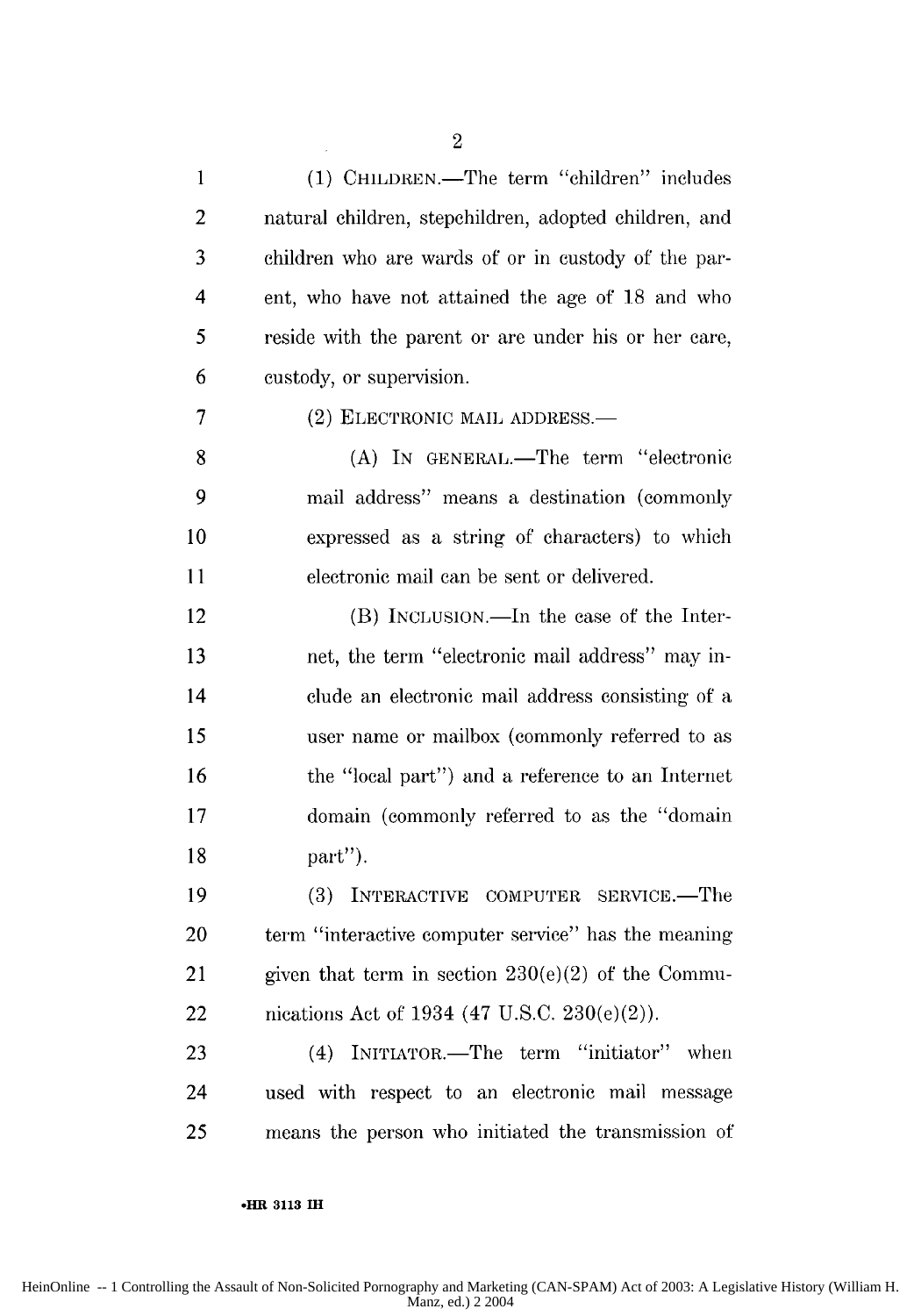**1** such message, or caused the initiation of the trans-2 mission of such message.

3 (5) INTERNET.—The term "Internet" has the 4 meaning given that term in section 230(e)(1) of the 5 Communications Act of 1934 (47 U.S.C. 230(e)(1)).

6 (6) INTERNET DOMAIN.-The term "Internet 7 domain" refers to a specific computer system (com-8 morly referred to as a "host") or collection of con-*9* puter systems attached to or able to be referenced 10 from the Internet which are assigned a specific ref-**S1I** erence point on the Internet (commonly referred to 12 as the "Internet domain name") and registered with 13 an organization that registers Internet domains.

14 (7) UNSOLICITED COMMERCIAL ELECTRONIC 15 MAIL MESSAGE.—The term "unsolicited commercial 16 electronic mail message" means any electronic mail 17 message that advertises a product or service for 18 profit or for a business purpose that is sent to a re-19 cipient with whom the initiator does not have an ex-20 isting business relationship.

21 (8) UNSOLICITED PANDERING ELECTRONIC 22 MAIL MESSAGE.—The term "unsolicited pandering 23 electronic mail message" means any electronic mail 24 message which the recipient, in his or her sole dis-25 cretion, believes to be erotically arousing or sexually

#### **HR 3113 IH**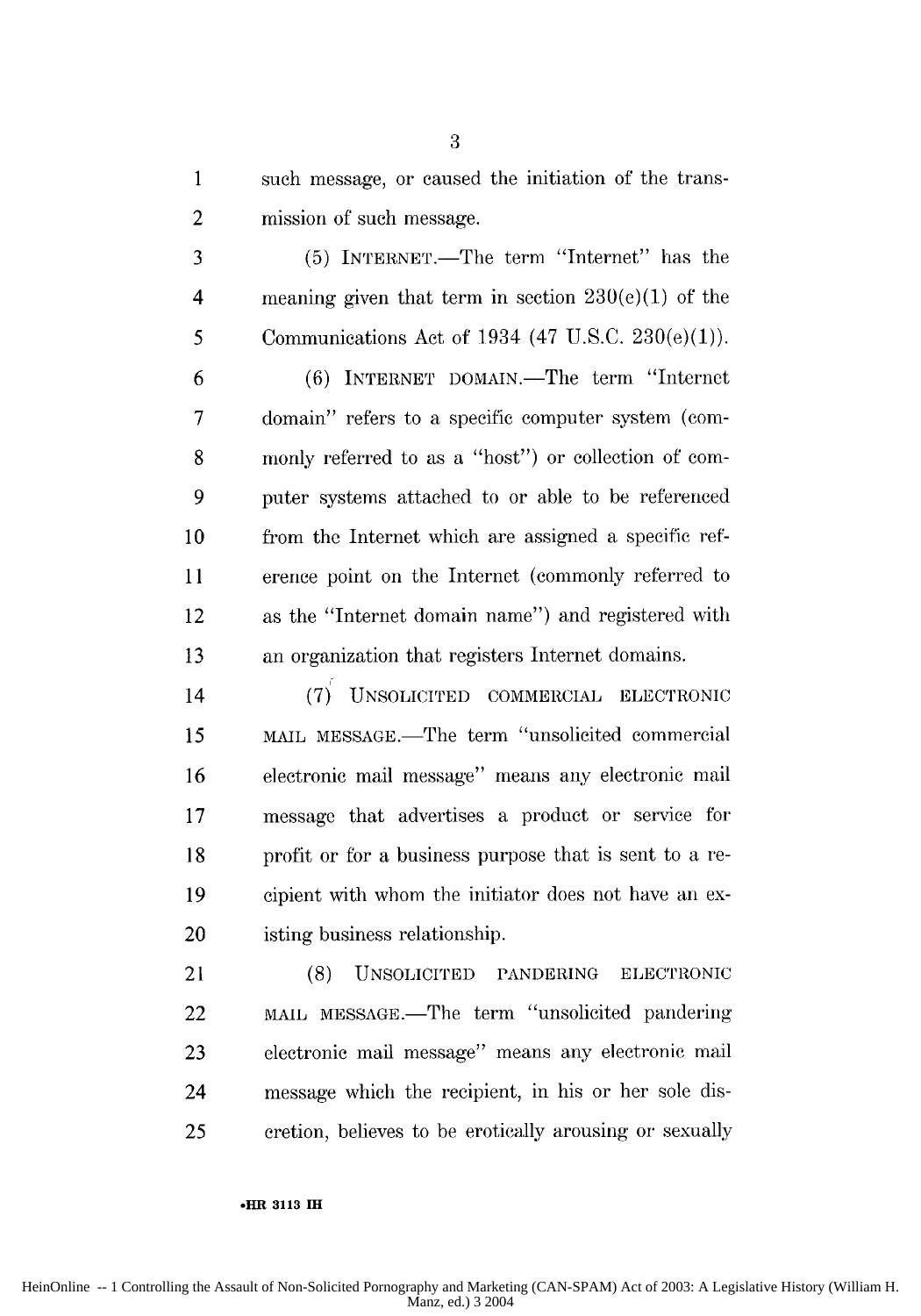1 provocative that is sent to a recipient with whom the 2 initiator does not have an existing consensual rela-3 tionship or has been sent by the initiator without the 4 express consent of the recipient.

# **5 SEC. 3. FINDINGS; POLICY.**

 $6$  (a) FINDINGS.—The Congress finds that:

7 (1) There is a right of free speech on the Inter-8 net.

9 (2) The Internet has increasingly become a crit-10 ical mode of global communication and now presents 11 unprecedented opportunities for the development and 12 growth of global commerce and an integrated world-13 wide economy. In order for global commerce on the 14 Internet to reach its full potential, individuals and *15* entities using the Internet and other online services 16 should be prevented from engaging in activities that 17 prevent other users and Internet service providers 18 from having a reasonably predictable, efficient, and 19 economical online experience.

20 (3) Unsolicited commercial electronic mail can 21 be an important mechanism through which busi-22 nesses advertise and attract customers in the online 23 environment.

24 (4) The receipt of unsolicited commercial elec-25 tronic mail may result in costs to recipients who

#### **.HR 3113 1H**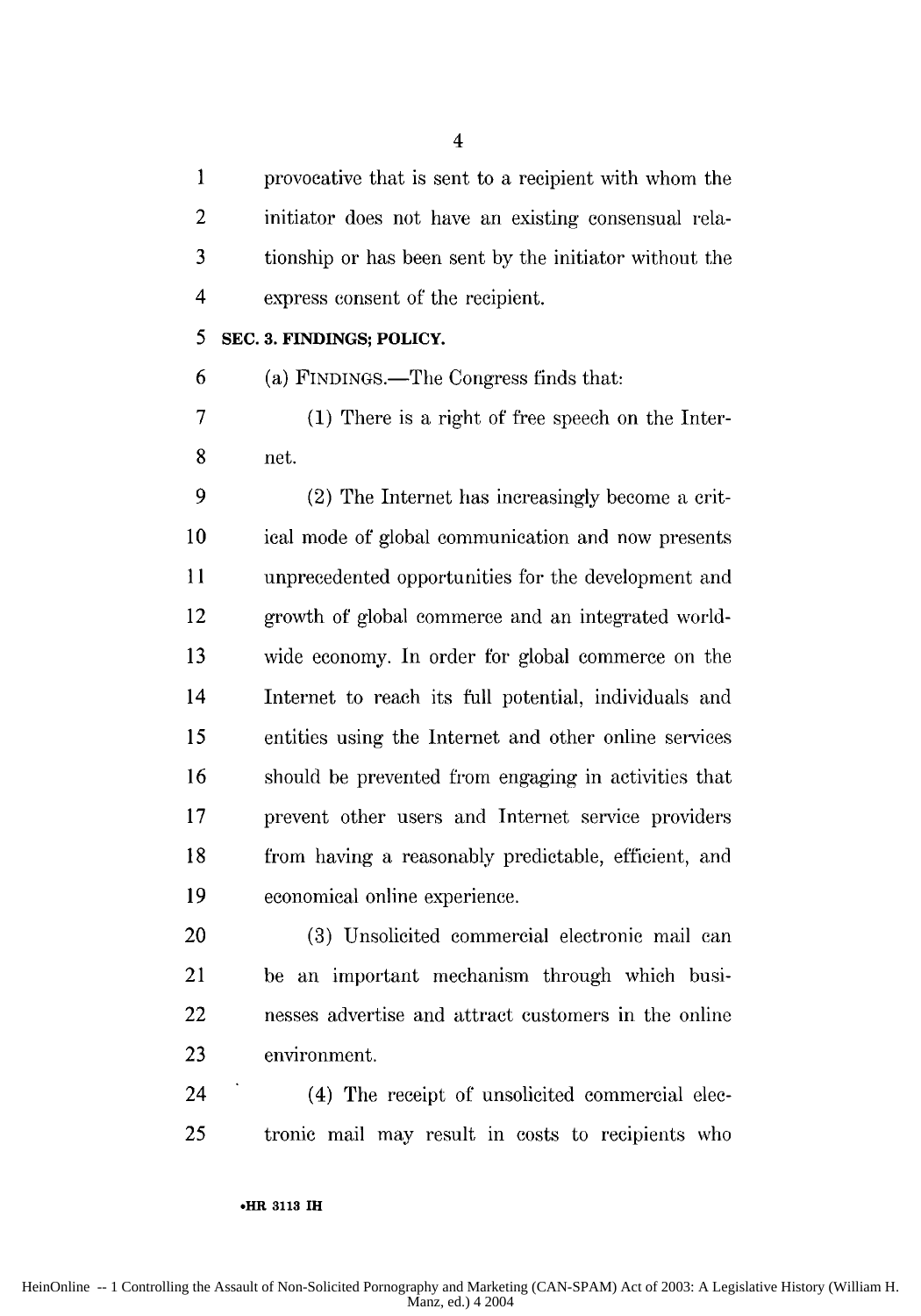1 cannot refuse to accept such mail and who incur 2 costs for the storage of such mail, or for the time 3 spent accessing, reviewing, and discarding such mail, 4 or for both.

5 (5) Unsolicited commercial electronic mail may 6 impose significant monetary costs on interactive 7 computer services, businesses, and educational and 8 nonprofit institutions that carry and receive such 9 mail, as there is a finite volume of mail that such 10 providers, businesses, and institutions can handle **11** without further investment. The sending of such 12 mail is increasingly and negatively affecting the 13 quality of service provided to customers of inter-14 active computer service, and shifting costs from the 15 sender of the advertisement to the interactive **com-**16 puter service.

17 (6) While some senders of unsolicited commer-18 cial electronic mail provide simple and reliable ways 19 for recipients to reject (or "opt-out" of) receipt of 20 unsolicited commercial electronic mail from such 21 senders in the future, other senders provide no such 22 "opt-out" mechanism, or refuse to honor the re-23 quests of recipients not to receive electronic mail 24 from such senders in the future, or both.

#### **\*HR 3113 IH**

5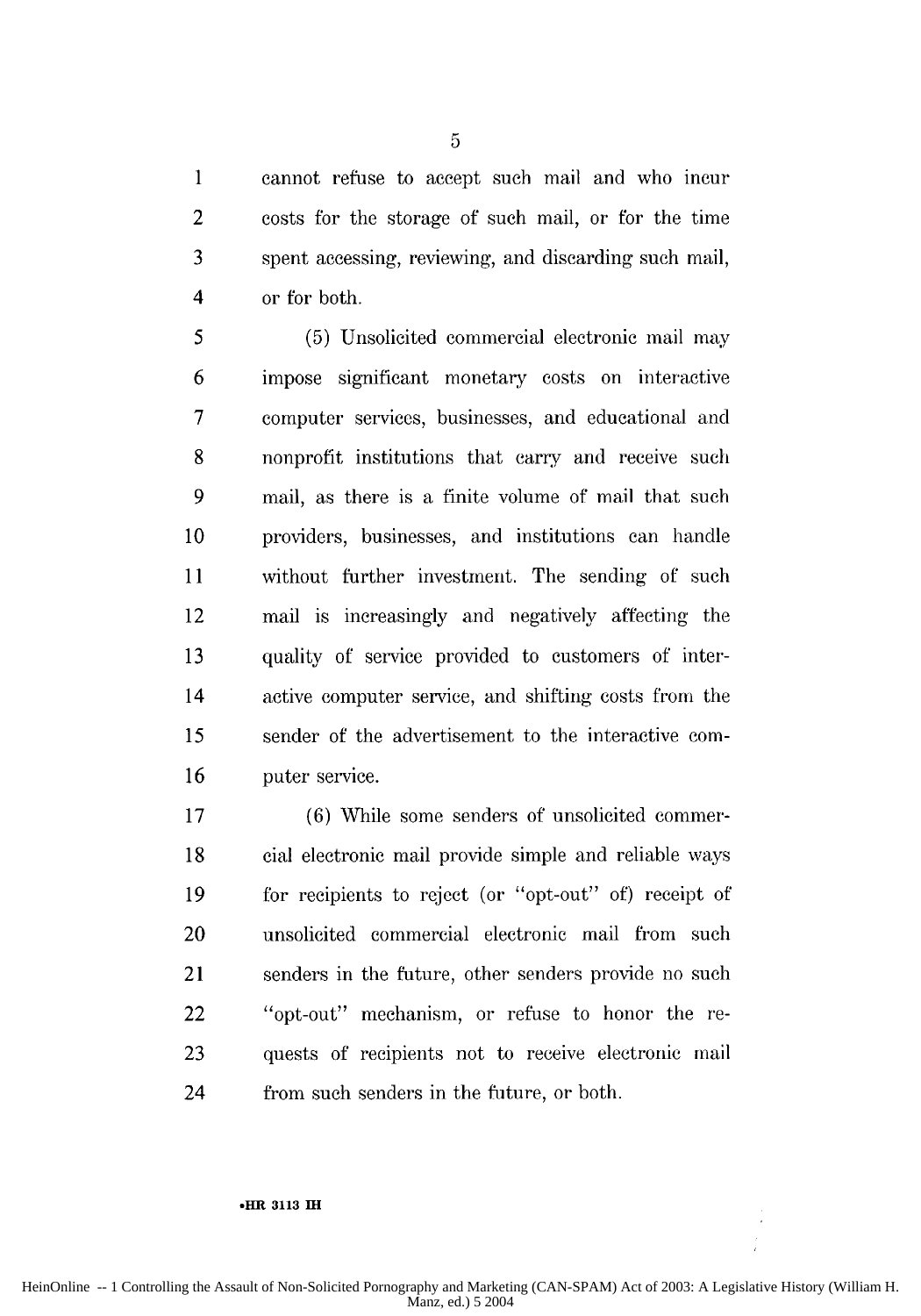1 (7) An increasing number of senders of unsolic-2 ited commercial electronic mail and unsolicited pan-3 dering electronic mail purposefully disguise the 4 source of such mail so as to prevent recipients from 5 responding to such mail quickly and easily.

6 (8) Many senders of unsolicited commercial 7 electronic mail and unsolicited pandering electronic 8 mail collect or harvest electronic mail addresses of 9 potential recipients without the knowledge of those 10 recipients and in violation of the rules or terms of 11 service of the database from which such addresses 12 are collected.

13 (9) Because recipients of unsolicited commercial 14 electronic mail and unsolicited pandering electronic 15 mail are unable to avoid the receipt of such mail 16 through reasonable means, such mail may invade the 17 privacy of recipients.

18 (10) In legislating against certain abuses on the 19 Internet, Congress should be very careful to avoid 20 infringing in any way upon constitutionally protected 21 rights, including the rights of assembly, free speech, 22 and privacy.

23 (b) CONGRESSIONAL DETERMINATION OF PUBLIC 24 POLICY.-On the basis of the findings in subsection (a), 25 the Congress determines that—

#### **.HR 3113 IH**

6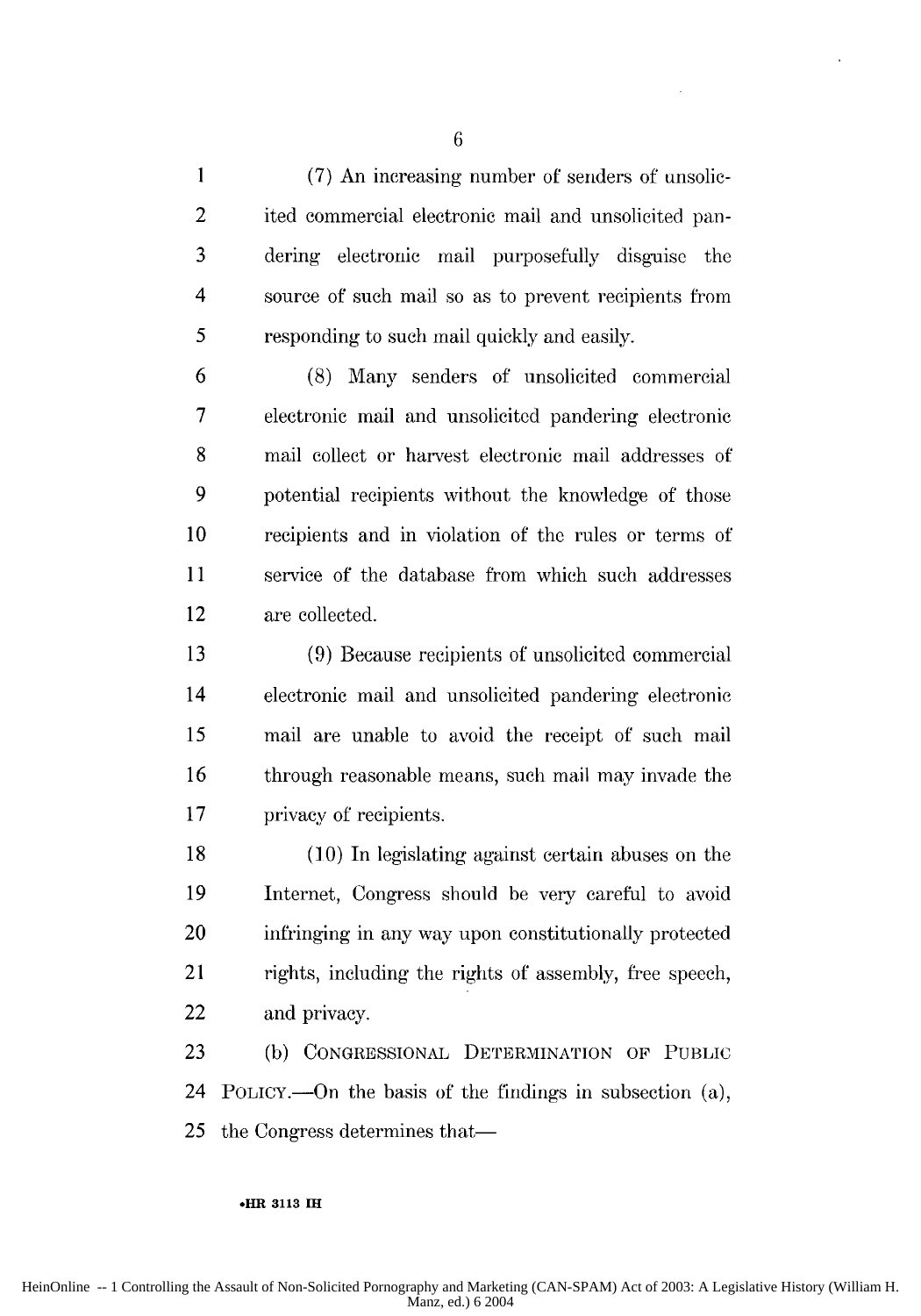1 (1) there is substantial government interest in 2 regulation of unsolicited commercial electronic mail 3 and unsolicited pandering electronic mail; 4 (2) interactive computer services should not be 5 compelled to bear the costs of unsolicited commercial 6 electronic mail and unsolicited pandering electronic 7 mail without compensation from the sender; and 8 (3) recipients of unsolicited commercial elec-9 tronic mail and unsolicited pandering electronic mail 10 have a right to decline to receive or have their chil**l1** dren receive unsolicited commercial electronic mail 12 and unsolicited pandering electronic mail. **13 SEC. 4. PROTECTIONS AGAINST UNSOLICITED ELECTRONIC** 14 **MAIL.** 15 (a) UNSOLICITED COMMERCIAL ELECTRONIC MAIL **16** OPT-OUT LIST.- 17 (1) SELF-LISTING; MAINTENANCE **OF** LIST.- 18 Any person, on his or her own behalf or on the be-19 half of any of his or her children, may file with the 20 Federal Communication Commission a statement, in 21 such form and manner as the Federal Communica-22 tion Commission may prescribe, that he or she de-23 sires to receive no unsolicited commercial electronic 24 mail, unsolicited pandering electronic mail, or both.

#### **\*HR 3113 1H**

 $\overline{7}$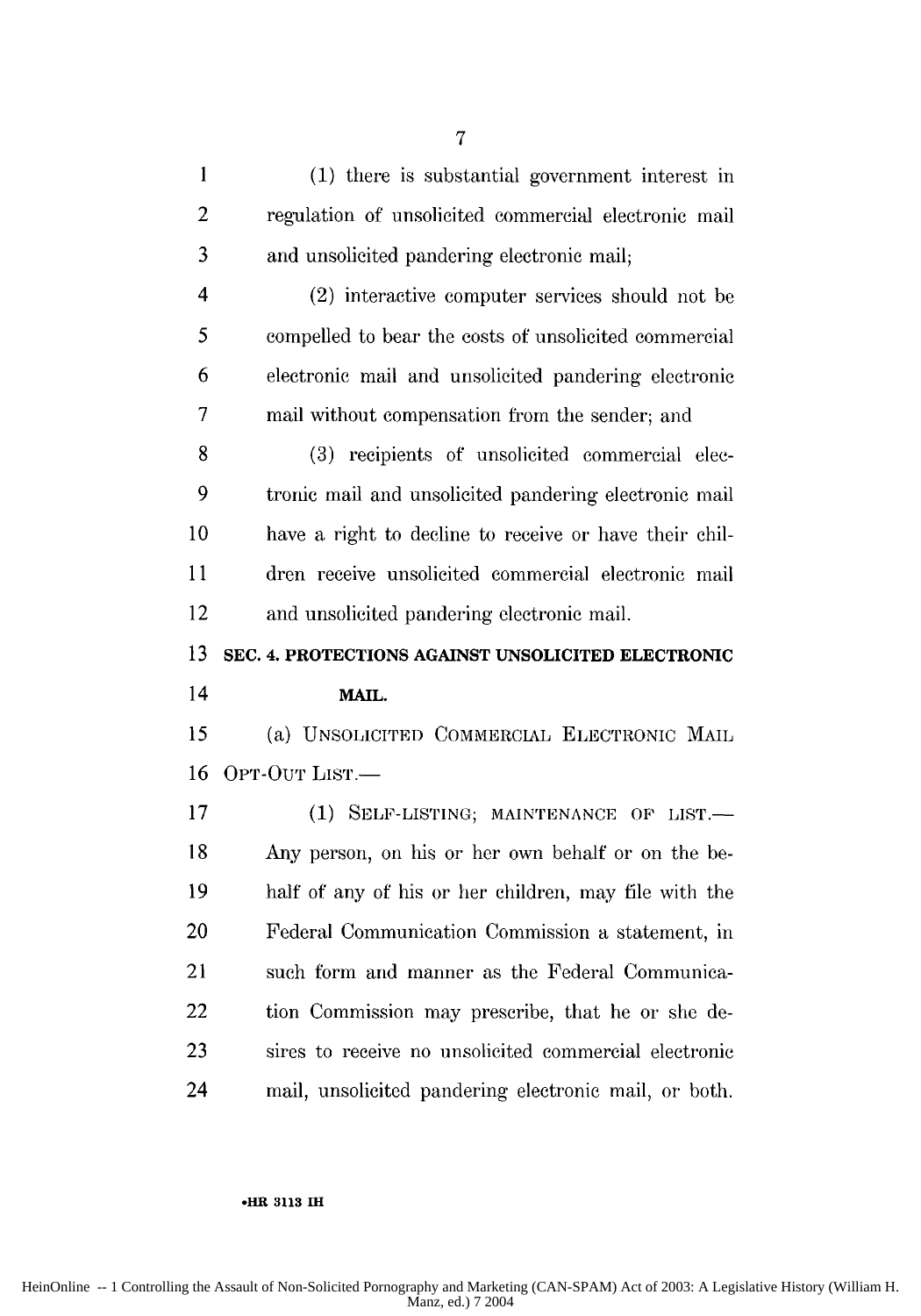1 The Federal Communication Commission, insofar as 2 practicable—

3 (A) shall maintain and keep current, or 4 shall **by** contract provide for the maintenance 5 and currency of, lists of the names and **elec-**6 tronic mail addresses of persons filing such 7 statements; and

8 (B) shall (directly or by such contract) 9 make the lists (including portions thereof or 10 changes therein) available to any person, upon 11 such reasonable terms and conditions as the 12 Commission may prescribe, including the pay-13 ment of such service charge as it determines to 14 be necessary to defray the cost of compiling and 15 maintaining the list and making it available in 16 accordance with this paragraph.

17 (2) TRANSMISSIONS TO LISTED PERSONS PRO-18 HIBITED.-No person shall initiate the transmission 19 or cause to be initiated the transmission of **any** un-20 solicited commercial electronic mail or any unsolic-21 ited pandering electronic mail to any individual 22 whose name and electronic mail address has been on 23 such list for more than 30 days.

24 (3) OTHER USES OF LIST PROHIBITED. No 25 person shall sell, lease, lend, exchange, or license the

**.HR 3113 IH**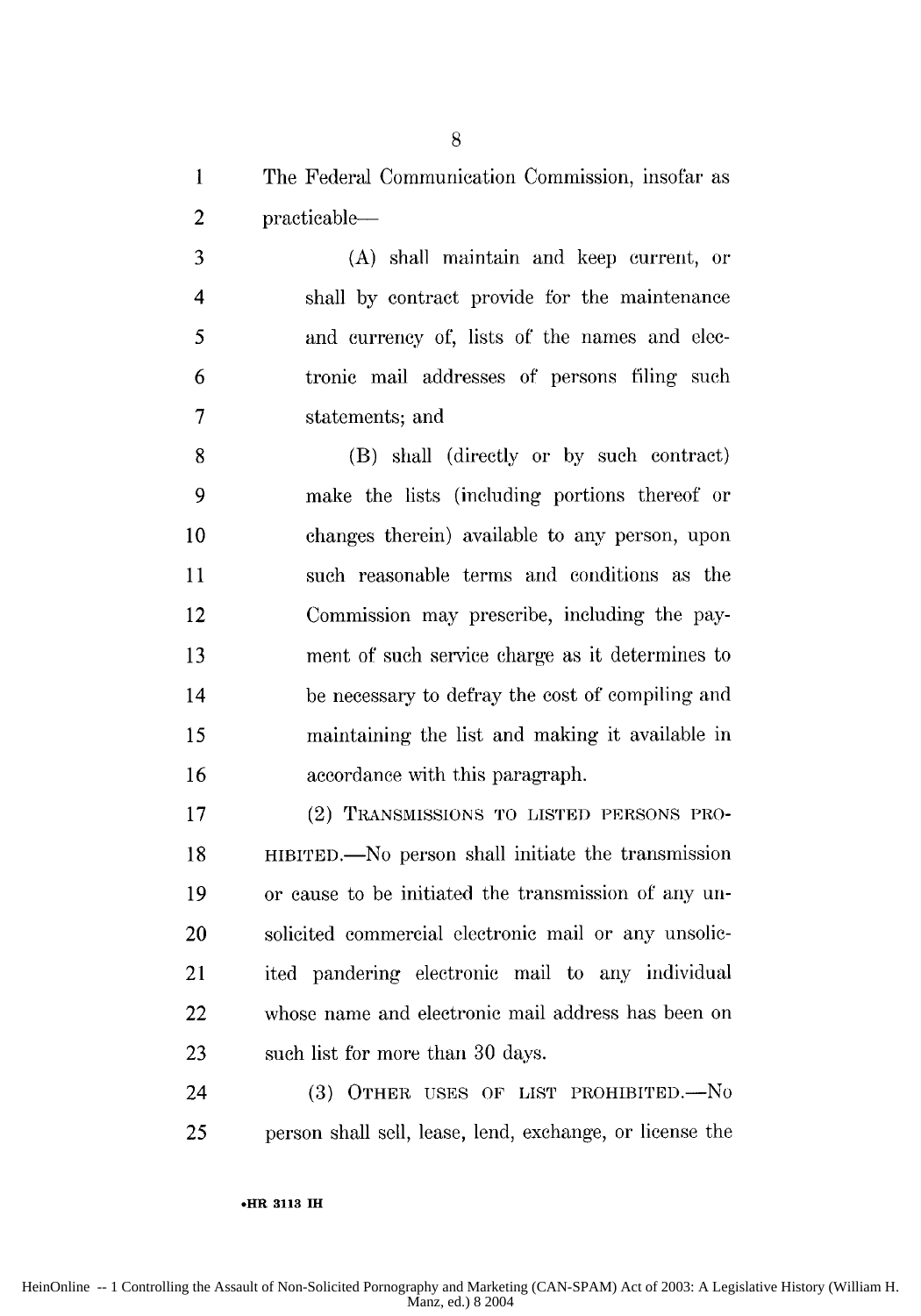1 use of, or, except for the purpose expressly author-2 ized by this section, use any mailing list compiled in 3 whole or in part from the list maintained by the 4 Federal Communication Commission pursuant to 5 paragraph (1).

6 (b) PROTECTIONs AGAINST UNSOLICITED ELEC-7 TRONIC MAIL.-

8 (1) RETURN ADDRESSES REQUIRED. It shall 9 be unlawful for any person within the United States **10** to initiate the transmission of an unsolicited com-11 mercial electronic mail message or an unsolicited 12 pandering electronic mail message unless such mes-13 sage contains a reply electronic mail address, con-14 spicuously displayed, to which a recipient may send 15 a reply to indicate a desire not to receive any further 16 messages.

17 (2) TRANSMISSIONS AFTER OBJECTION SUB-18 JECT TO ORDER.—Whoever, following a request by 19 a recipient to the initiator to be removed from all 20 distribution lists, directly or by any agent or assign, 21 initiates the transmission or causes to be initiated 22 the transmission of any unsolicited commercial elec-23 tronic mail or unsolicited pandering electronic mail, 24 or who violates paragraph (1), shall be subject to an 25 order of the Federal Communication Commission to

#### **.IR 3113 IH**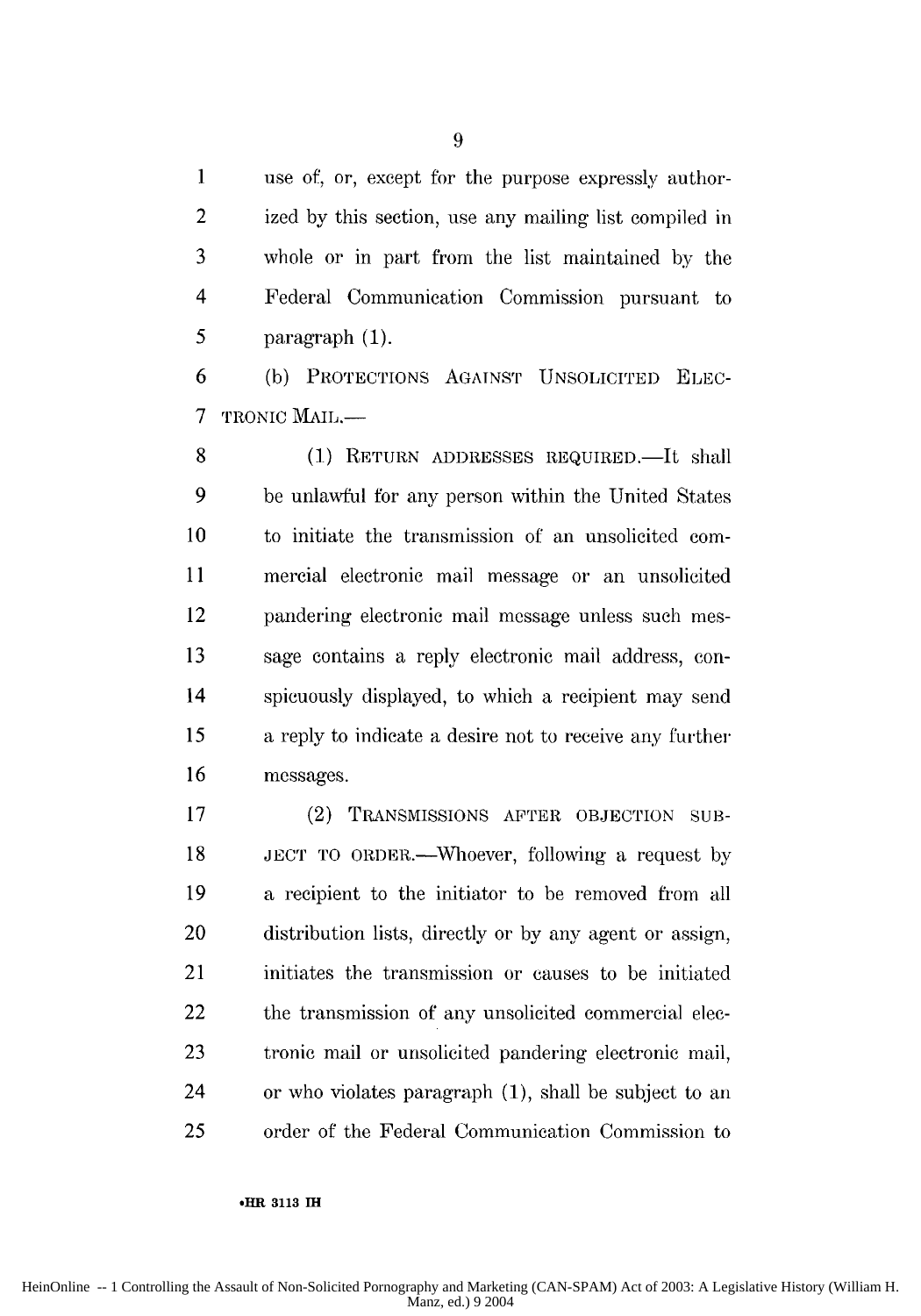1 refrain from further mailings of such materials to 2 designated addresses of the recipient.

3 (3) ISSUANCE OF ORDERS.—Upon receipt of 4 notice from a recipient that he or she has received 5 a transmission that is determined by the recipient to **6** violate paragraph (1) or (2), the Federal Commu-7 nication Commission shall issue an order, if re-8 quested by the recipient, to the initiator thereof di-9 recting the initiator and his or her agents or assigns 10 to refrain from further transmissions to the named 11 recipient.

12 (4) COVERAGE OF MINOR CHILDREN BY OR-13 DERS.-Upon request of any recipient, the order of 14 the Federal Communication Commission shall in-15 elude the names and electronic mail addresses of any 16 of the children of the recipient.

17 (5) PROHIBITIONS CONTAINED IN ORDERS. 18 The order of the Federal Communication Commis-19 sion shall expressly prohibit the initiator and his 20 agents or assigns from making any further trans-21 missions of unsolicited commercial electronic mail or 22 unsolicited pandering electronic mail (as applicable) 23 to the designated recipients, effective on the 30th 24 calendar day after receipt of the order. The order 25 shall also direct the initiator and his or her agents

#### **-HR 3113 1H**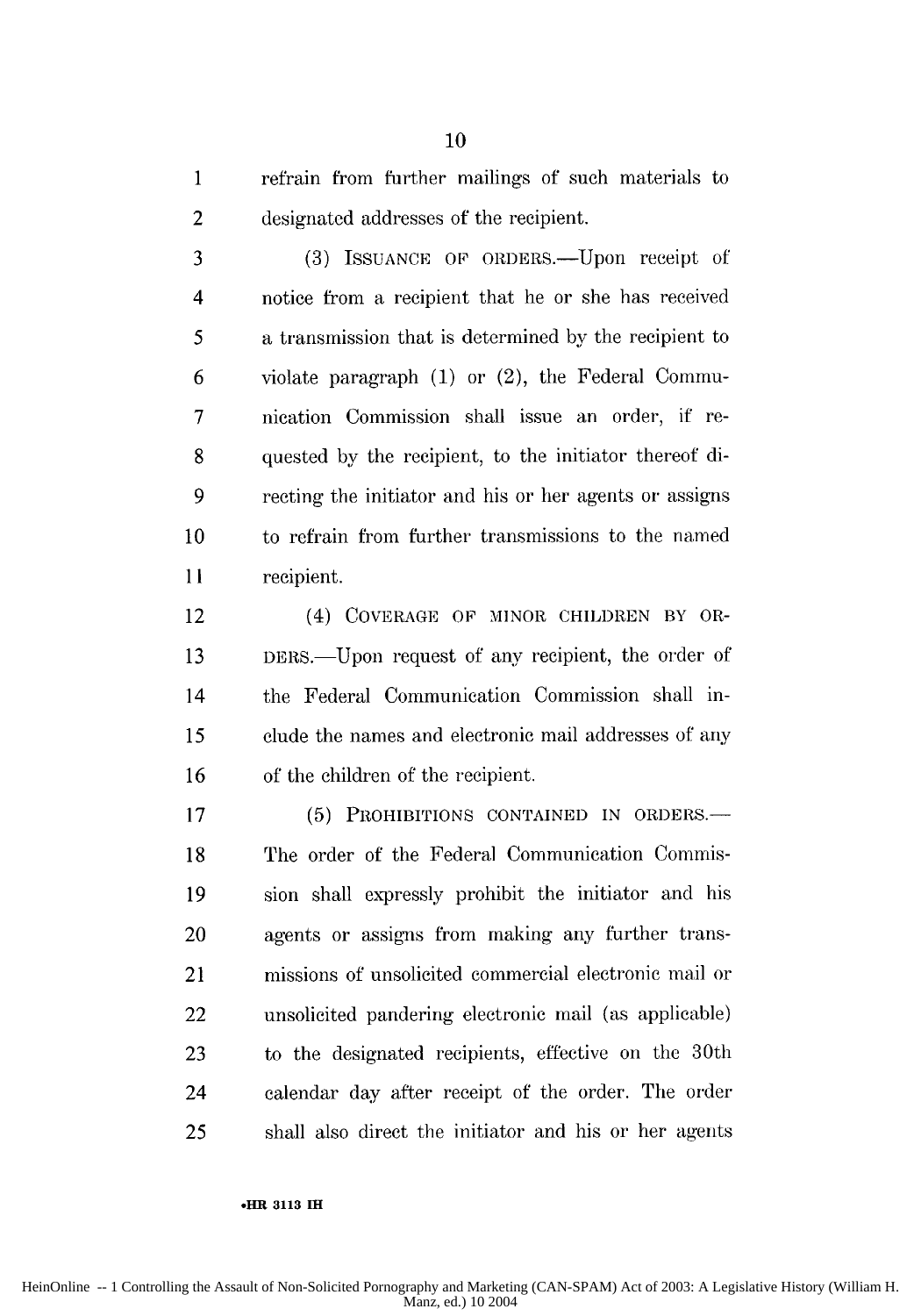| 1  | or assigns to delete immediately the names and elec-    |  |  |
|----|---------------------------------------------------------|--|--|
| 2  | tronic mail addresses of the designated recipients      |  |  |
| 3  | from all mailing lists owned or controlled by the       |  |  |
| 4  | initiator or his or her agents or assigns and shall     |  |  |
| 5  | prohibit the initiator and his or her agents or as-     |  |  |
| 6  | signs from the sale, lease, exchange, license, or other |  |  |
| 7  | transaction involving mailing lists bearing the names   |  |  |
| 8  | and electronic mail addresses of the designated re-     |  |  |
| 9  | cipients.                                               |  |  |
| 10 | SEC. 5. ENFORCEMENT.                                    |  |  |
| 11 | (a) PRIVATE RIGHT OF ACTION.—                           |  |  |
| 12 | (1) ACTIONS AUTHORIZED. A person may, if                |  |  |
| 13 | otherwise permitted by the laws or rules of court of    |  |  |
| 14 | a State, bring in an appropriate court of that State    |  |  |
| 15 | either or both of the following actions:                |  |  |
| 16 | (A) An action based on a violation of sec-              |  |  |
| 17 | tion 4 or the regulations prescribed therein to         |  |  |
| 18 | enjoin such violation.                                  |  |  |
| 19 | (B) An action to recover for actual mone-               |  |  |
| 20 | tary loss from such a violation in an amount            |  |  |
| 21 | equal to the greatest of-                               |  |  |
| 22 | (i) the amount of such actual mone-                     |  |  |
| 23 | tary loss;                                              |  |  |
| 24 | (ii) \$500 for each such violation; or                  |  |  |

### **-HR 3113 IH**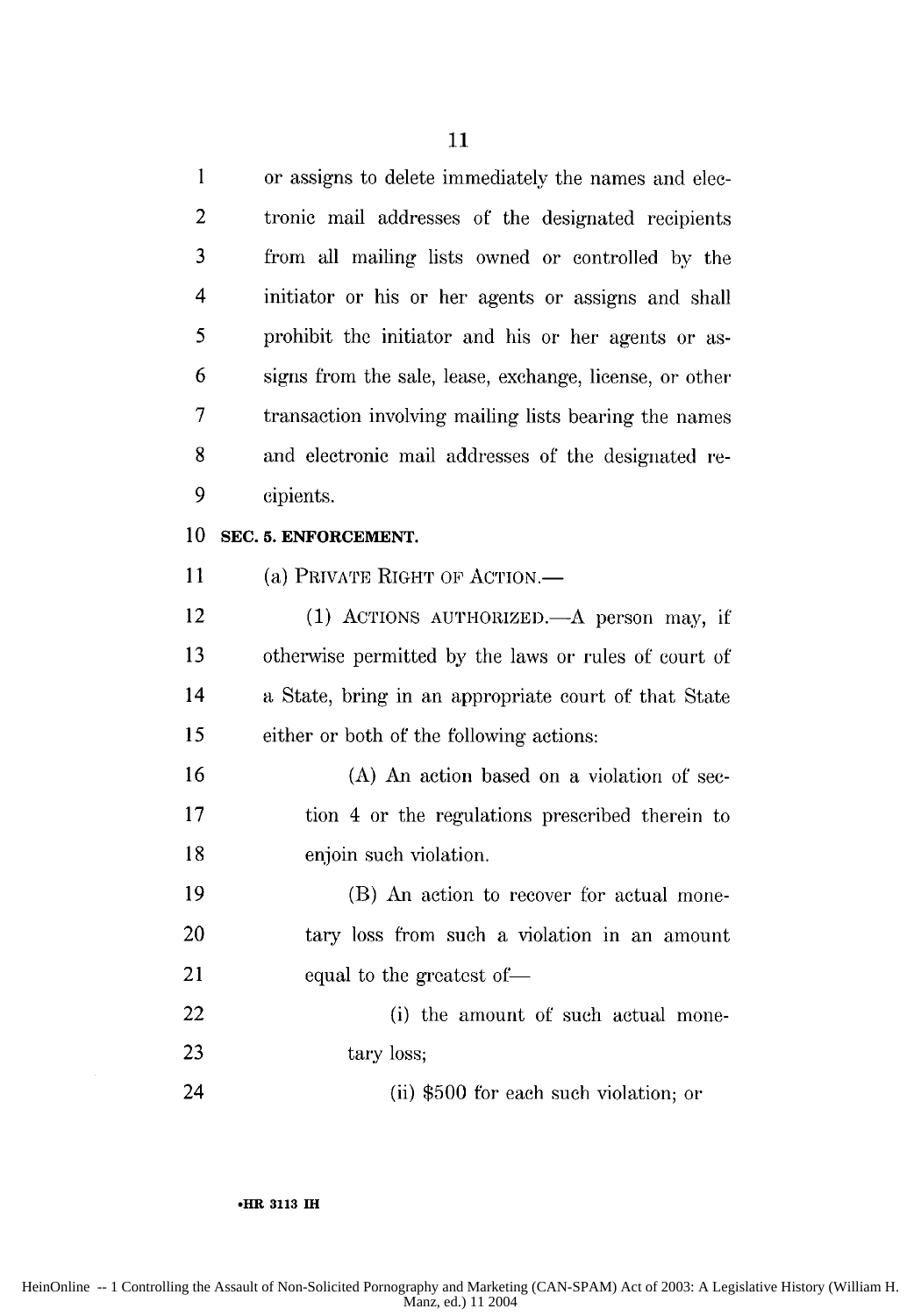| (iii) $$25,000$ per day for each day |  |
|--------------------------------------|--|
| such violation continues.            |  |

3 (2) ADDITIONAL REMEDIES.—If the court finds 4 that the defendant willfully or knowingly violated an 5 order given under or the regulations prescribed 6 under section 4, the court may, in its discretion, in-7 crease the amount of the award to an amount equal 8 to not more than three times the amount available 9 under paragraph (1).

10 (b) GOVERNMENTAL ORDER.—

11 (1) ENFORCEMENT OF ORDERS.—Whenever the 12 Federal Communication Commission believes that 13 the initiator or anyone acting on his behalf has vio-14 lated or is violating an order given under or the reg-15 ulations prescribed under section 4, it shall serve 16 upon the initiator, by registered or certified mail, a 17 complaint stating the reasons for its belief and re-18 quest that any response thereto be filed in writing 19 with the Federal Communication Commission within 20 15 days after the date of such service. If the Federal 21 Communication Commission, after appropriate hear-22 ing if requested by the initiator, and without a hear-23 ing if such a hearing is not requested, thereafter de-24 termines that the order given has been or is being 25 violated, it is authorized to request the Attorney

# -HR **3113 Ii**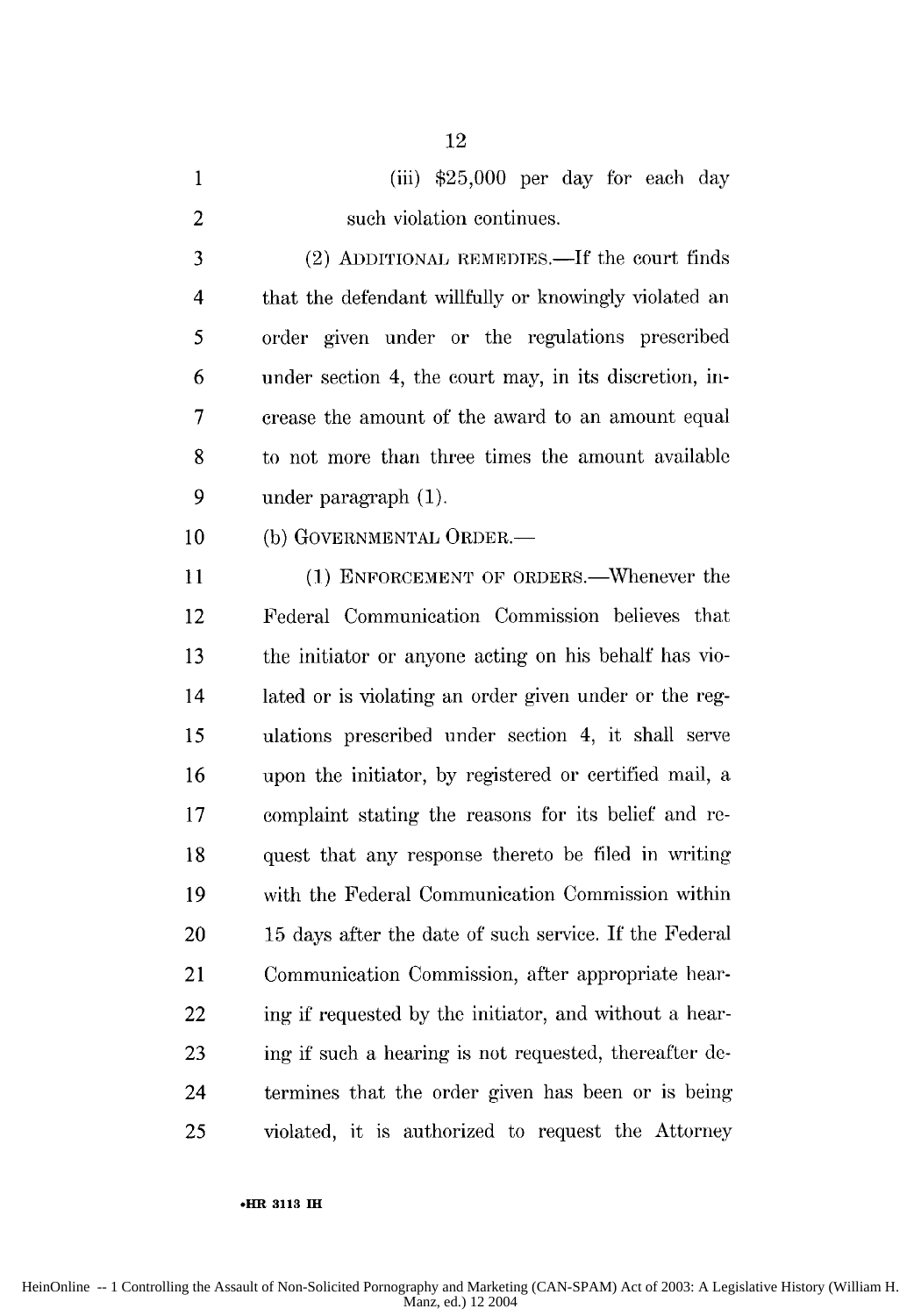1 General to make application, and the Attorney Gen-2 eral is authorized to make application, to a district 3 court of the United States for an order directing 4 compliance with such notice.

5 (2) PRESUMPTION.—Receipt of any trans-6 mission in violation of an order under section 4 30 7 days or more after the effective date of the order 8 shall create a rebuttable presumption that such 9 transmission was sent after such effective date.

10 (3) REMEDIES.—Any district court of the 11 United States within the jurisdiction of which any 12 transmission shall have been sent or received in vio-**13** lation of an order given under or the regulations 14 prescribed under section 4 shall have jurisdiction, 15 upon application by the Attorney General, to issue 16 an order commanding compliance with such notice. 17 Failure to observe such order may be punishable by 18 the court as contempt thereof.

**19 SEC. 6. INTERACTIVE COMPUTER SERVICE POLICIES RE-**

20 **GARDING UNSOLICITED COMMERCIAL ELEC-**21 **TRONIC MAIL RESPECTED.**

22 (a) INTERACTIVE COMPUTER SERVICE POLICIES 23 PERMITTED.-An interactive computer service is per-24 mitted to establish and enforce policies that are non-

#### **.HR 3113 IH**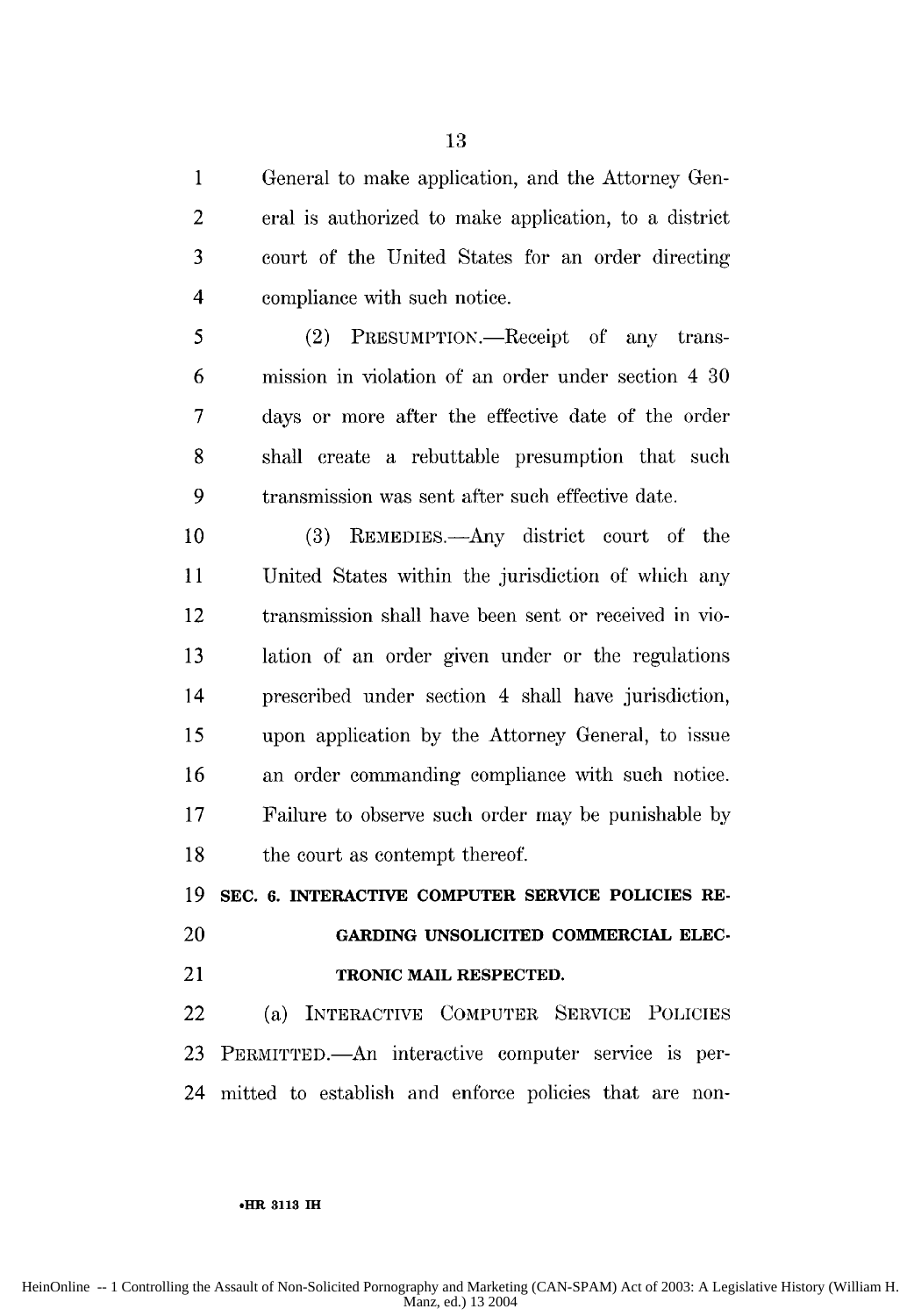**1** discriminatory on the basis of content regarding unsolic-2 ited commercial electronic mail.

3 (b) UNCOMPENSATED TRANSMISSION NOT RE-4 QUIRED.-An interactive computer service may decline to 5 transmit unsolicited commercial electronic mail messages 6 to its subscribers without compensation from the sender 7 of the unsolicited commercial electronic mail.

8 (c) NOTICE OF VIOLATION REQUIRED. Upon re-9 ceipt of unsolicited electronic mail in violation of a pub-10 liely-available policy in compliance with subsection (a), an 11 interactive computer service shall notify the violator of the 12 policy in writing and request compliance. Such notification 13 shall include the text of the policy or an appropriate ref-14 erenec to the publicly-available location of the policy.

15 (d) TRANSMISSIONS AFTER OBJECTION SUBJECT TO 16 ORDER.-Whoever, 14 days after the date of notification 17 prescribed in subsection (b), directly or by any agent or 18 assign, initiates the transmission or causes to be initiated 19 the transmission of any unsolicited commercial electronic 20 mail message in violation of a policy permitted by sub-21 section (a) shall be subject to an order of the Federal 22 Communication Commission to refrain from further trans-23 missions to the interactive computer service.

24 (e) ISSUANCE OF ORDERS.—Upon receipt of notice 25 from an interactive computer service that it has received

#### **-HR 3113 IH**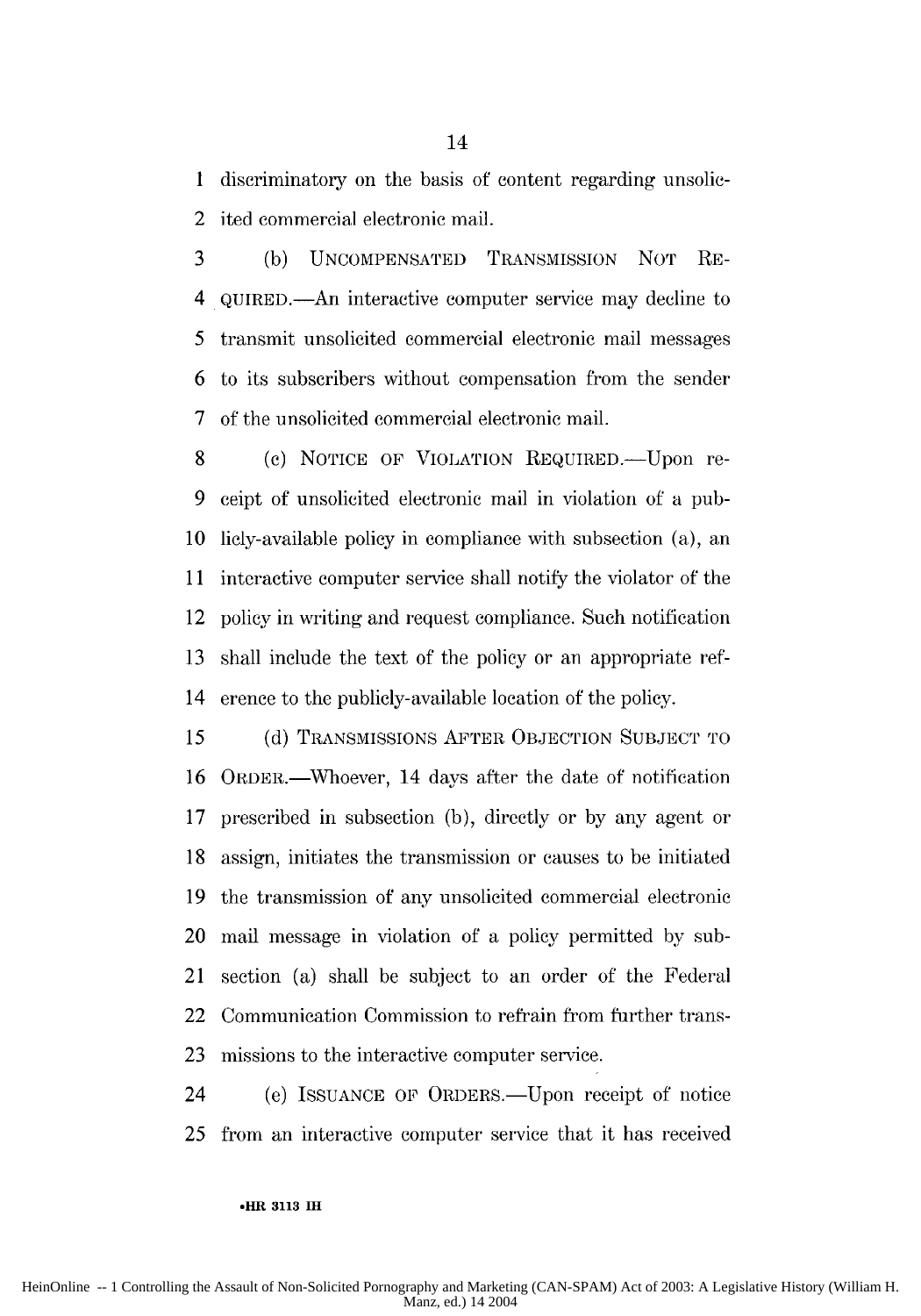1 a transmission that is determined by the interactive corn-2 puter service to be in violation of a policy as described **3** in subsection (a), the Federal Communication Commission 4 shall issue an order, if requested by the interactive com-**5** puter service, to the initiator thereof, directing the 6 initiator and his or her agents or assigns to refrain from 7 further transmissions to the interactive computer service.

8 (f) PROHIBITIONS CONTAINED IN ORDERS.—The 9 order of the Federal Communication Commission shall ex-10 pressly prohibit the initiator and his agents or assigns 11 from making any further transmissions to the interactive 12 computer service, effective on the 30th calendar day after 13 receipt of the order. The order shall also direct the 14 initiator and his or her agents or assigns to delete imme-15 diately the names and electronic mail addresses of any 16 designated recipients from all mailing lists owned or con-17 trolled by the initiator or his or her agents or assigns and 18 shall prohibit the initiator and his or her agents or assigns 19 from the sale, lease, exchange, license, or other transaction 20 involving mailing lists bearing the names or electronic mail 21 addresses of the designated recipients.

- 22  $(g)$  ENFORCEMENT.
- 23 (1) PRIVATE RIGHT OF ACTION.—
- 24 (A) ACTIONS AUTHORIZED.—An inter-25 active computer service may, if otherwise per-

#### **.HR 3113 IH**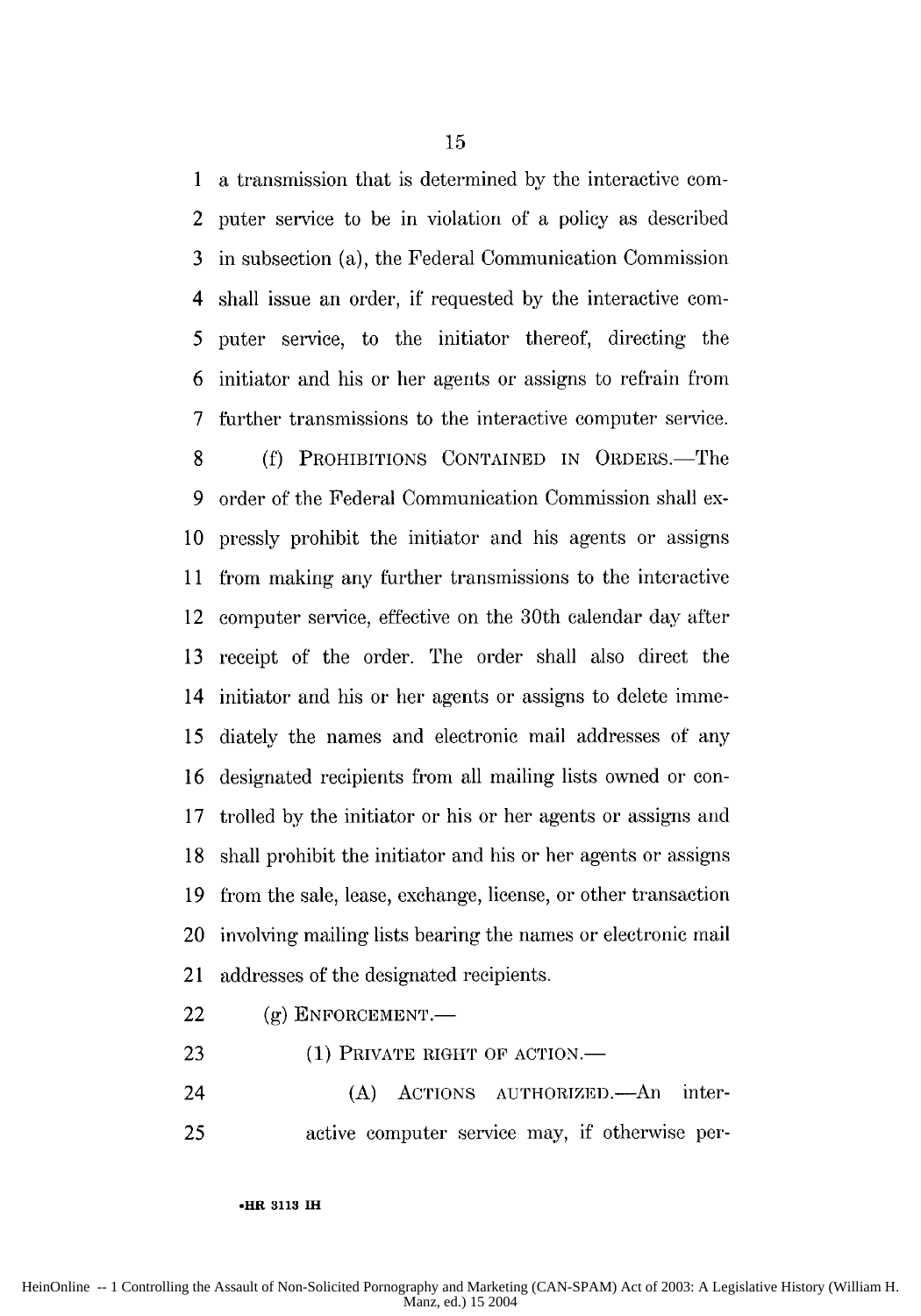| 1  | mitted by the laws or rules of court of a State,  |
|----|---------------------------------------------------|
| 2  | bring in an appropriate court of that State ei-   |
| 3  | ther or both of the following actions:            |
| 4  | (i) An action based on a violation of             |
| 5  | the order given under this section or the         |
| 6  | regulations prescribed under this section to      |
| 7  | enjoin such violation.                            |
| 8  | (ii) An action to recover for actual              |
| 9  | monetary loss from such a violation in an         |
| 10 | amount equal to the greatest of-                  |
| 11 | (I) the amount of such actual                     |
| 12 | monetary loss;                                    |
| 13 | (II) \$500 for each such violation;               |
| 14 | or                                                |
| 15 | $(III)$ \$25,000 per day for each                 |
| 16 | day such violation continues.                     |
| 17 | (B) ADDITIONAL REMEDIES.—If the court             |
| 18 | finds that the defendant willfully or knowingly   |
| 19 | violated the order given under or the regula-     |
| 20 | tions prescribed under this subsection, the court |
| 21 | may, in its discretion, increase the amount of    |
| 22 | the award to an amount equal to not more than     |
| 23 | three times the amount available under sub-       |
| 24 | paragraph (A).                                    |
| 25 | (2) GOVERNMENTAL ORDER.-                          |

**\*HR 3113 IH**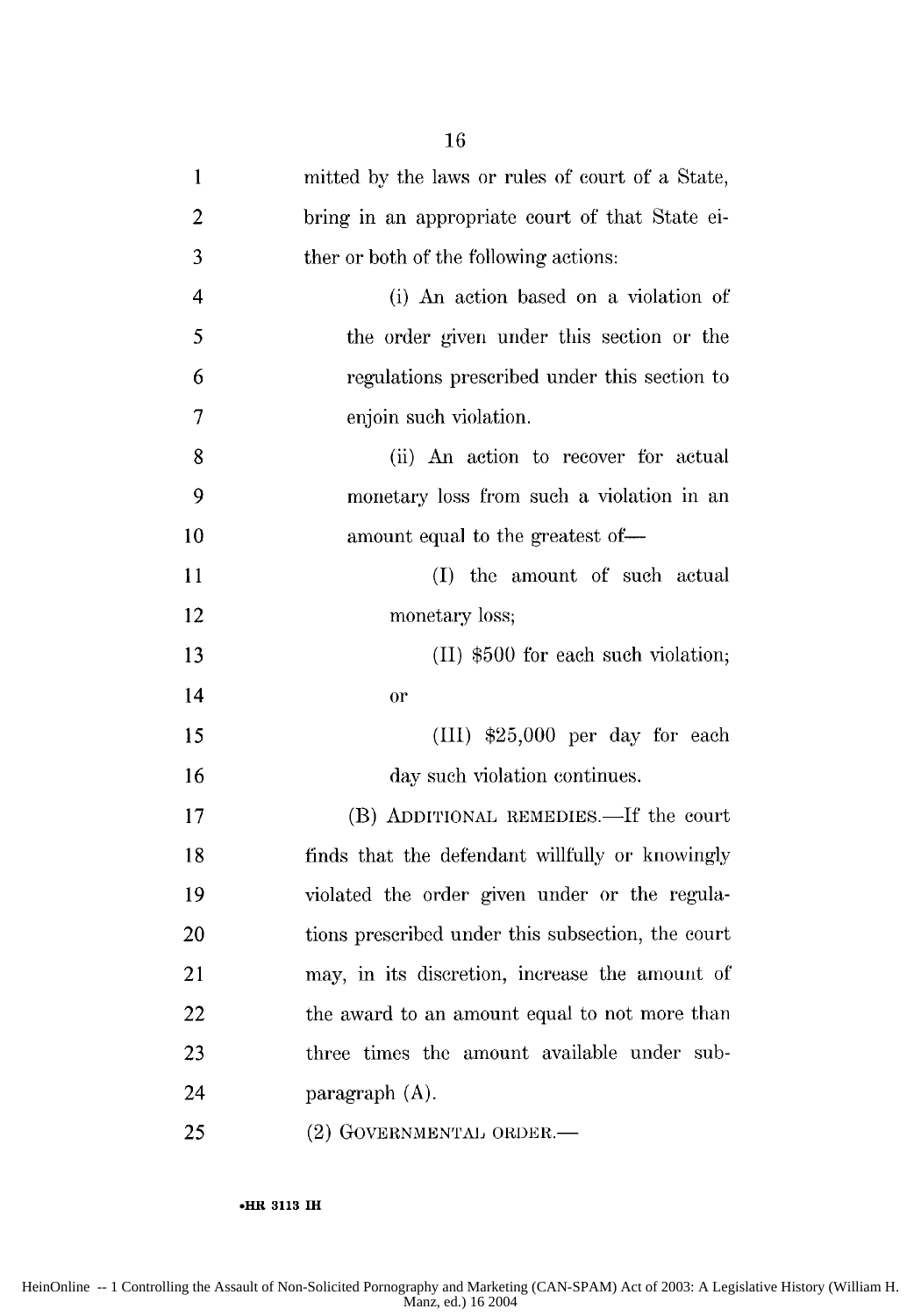1 (A) ENFORCEMENT OF ORDERS. When-2 ever the Federal Communication Commission 3 believes that the initiator or anyone acting on 4 his behalf has violated or is violating the order 5 given under this section, it shall serve upon the 6 initiator, by registered or certified mail, a com-7 plaint stating the reasons for its belief and re-8 quest that any response thereto be filed in writ-9 ing with the Federal Communication Commis-10 sion within 15 days after the date of such serv-11 ice. If the Federal Communication Commission, 12 after appropriate hearing if requested by the 13 initiator, and without a hearing if such a hear-14 ing is not requested, thereafter determines that 15 the order given has been or is being violated, it 16 is authorized to request the Attorney General to 17 make application, and the Attorney General is 18 authorized to make application, to a district 19 court of the United States for an order direct-20 ing compliance with such notice. 21 (B) PRESUMPTION.—Receipt of any trans-

22 mission in violation of an order under this sec-23 tion 30 days or more after the effective date of 24 the order shall create a rebuttable presumption

#### **.HR 3113 IH**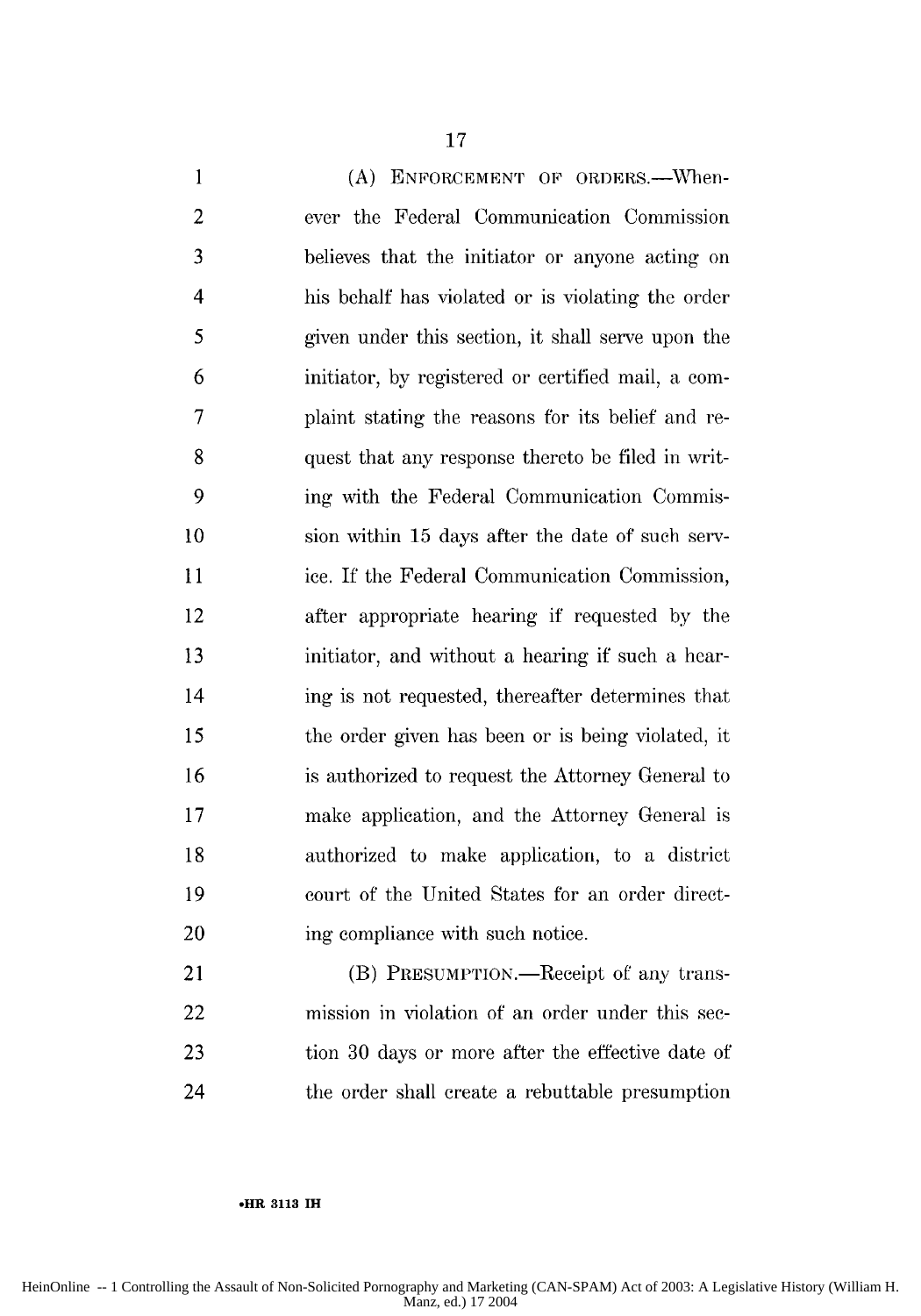|   |               | that such transmission was sent after such ef- |  |  |  |
|---|---------------|------------------------------------------------|--|--|--|
| 2 | fective date. |                                                |  |  |  |

3 (C) REMEDIES.-Any district court of the 4 United States within the jurisdiction of which 5 any transmission shall have been sent or re-6 ceived in violation of the order provided for by 7 this section shall have jurisdiction, upon appli-8 cation by the Attorney General, to issue an 9 order commanding compliance with such notice. 10 Failure to observe such order may be punish-11 able by the court as contempt thereof.

# 12 **SEC. 7. EFFECT ON OTHER LAWS.**

13 (a) NO EFFECT ON CRIMINAL LAW.—Nothing in this 14 Act shall be construed to impair the enforcement of sec-15 tion 223 or 231 of the Communications Act of 1934, chap-16 ter 71 (relating to obscenity) or 110 (relating to sexual 17 exploitation of children) of title 18, United States Code, 18 or any other Federal criminal statute.

19 (b) STATE LAW.—This Act is in addition to and not 20 in lieu of any other provision of State law relating to the 21 transmission of electronic mail messages. Nothing in this 22 Act shall be construed to prevent any State from enacting 23 or enforcing any such State law.

### ,HR **3113 IH**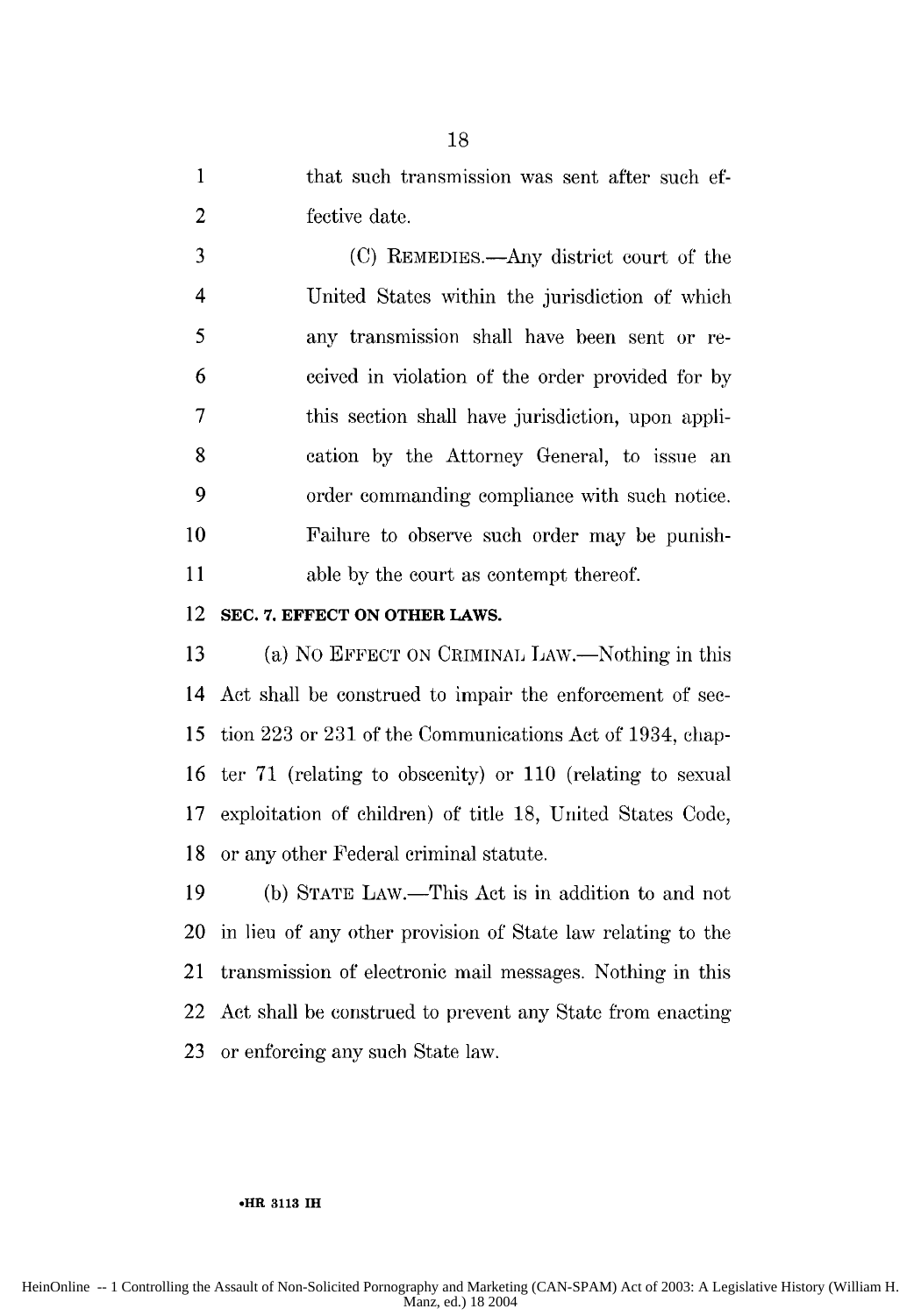|                | 1 SEC. 8. FEDERAL COMMUNICATION COMMISSION STUDY          |
|----------------|-----------------------------------------------------------|
| $\mathfrak{D}$ | INTO EFFECTS OF UNSOLICITED COMMER-                       |
| $\mathcal{R}$  | CIAL ELECTRONIC MAIL.                                     |
| $\overline{4}$ | Not later than 18 months after the date of enactment      |
|                | 5 of this Act, the Federal Communication Commission shall |

6 submit to Congress a report detailing the effectiveness of, 7 enforcement of, and the need, if any, for Congress to mod-

8 ify the provisions of this Act.

# **9 SEC. 9. EFFECTWE DATE.**

10 This provisions of this Act shall take effect 90 days 11 after the date of enactment of this Act.

**0**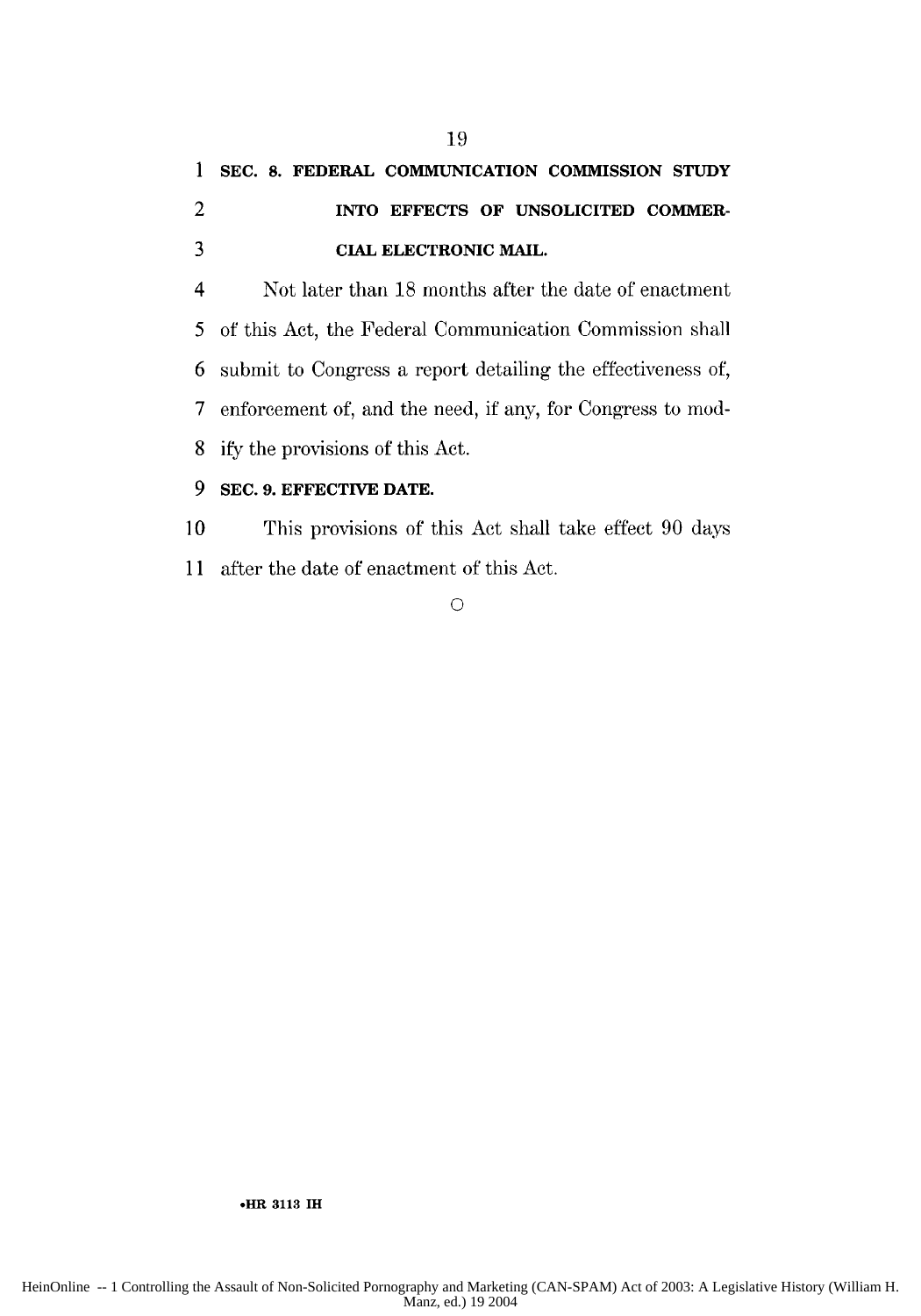HeinOnline -- 1 Controlling the Assault of Non-Solicited Pornography and Marketing (CAN-SPAM) Act of 2003: A Legislative History (William H. Manz, ed.) 20 2004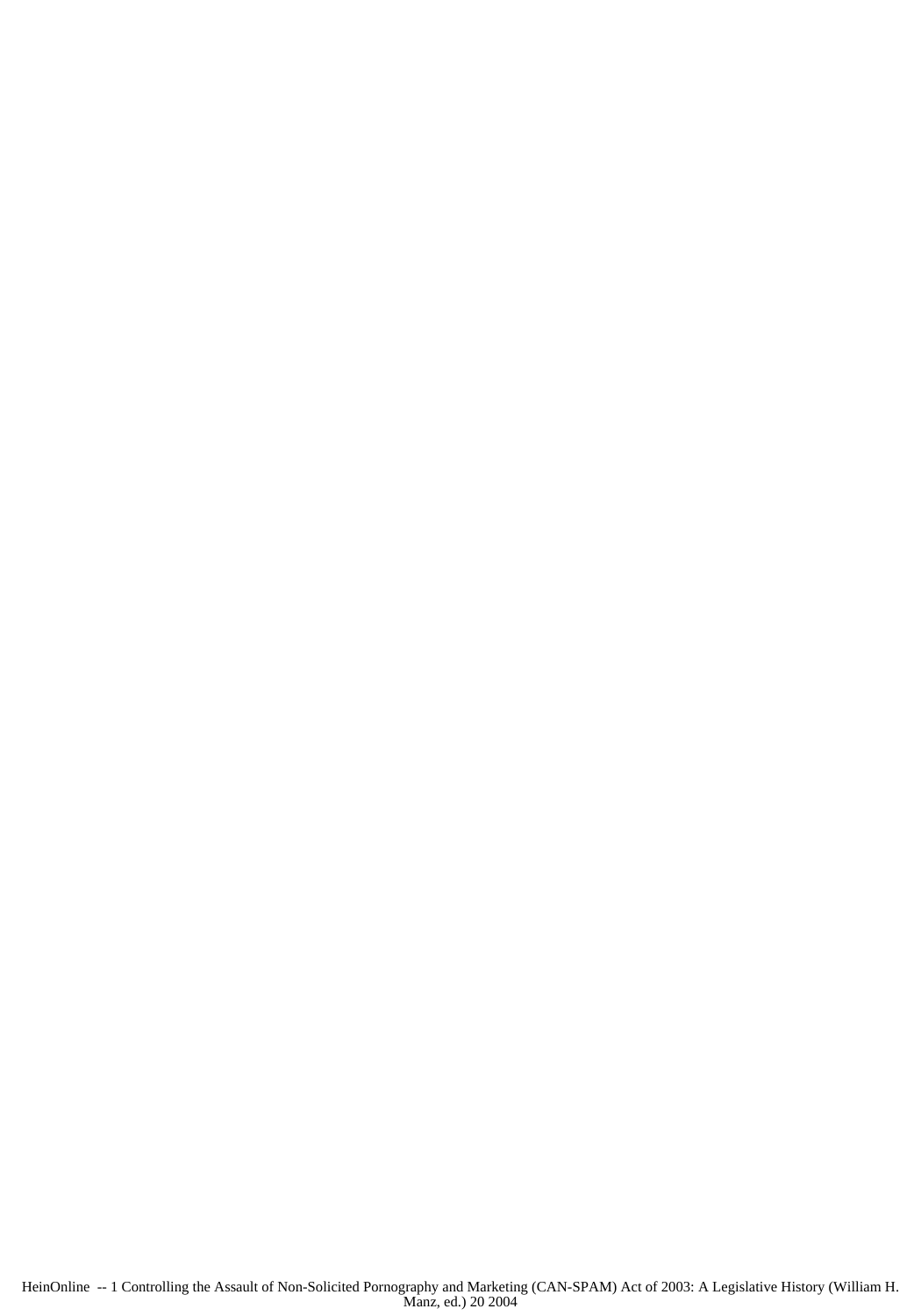# **DOCUMENT NO. 33**